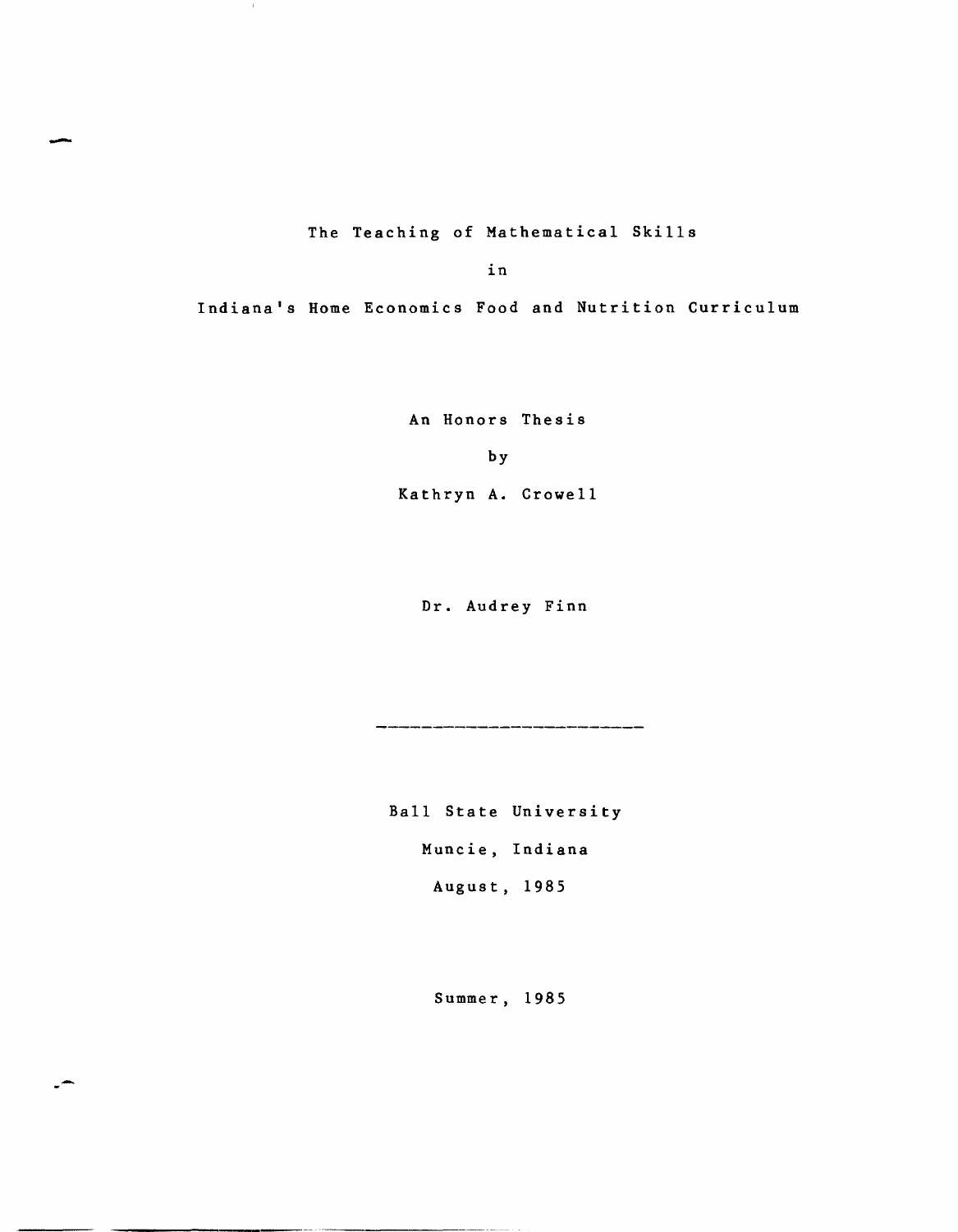*.CTLc*  As the push for academic excellence in education increases by the addition of language and mathematical requirements, the competition for student enrollment among disciplines also increases. For this reason, some disciplines, such as Home Economics, must reveal to the public their curricula and prove themselves not only vocationally qualified and complete, but also academically.

 $1985$ 

 $\Im \Delta \mathcal{L}^{\mathrm{th}}$ 

Home Economics has been labeled a "dumping ground" for those students who cannot "make it" in the academic curriculum. Allegedly, in Home Economics, students "make it" because Home Economics is not academically challenging, demanding, or contributory to the overall academic world. This paper, however, will disclose that Home Economics does indeed work to develop students in the academic areas, namely mathematics.

In a study of the foods and nutrition curriculum using the Indiana Resource Guide for Food and Nutrition and its concomitant supplements, over eighty concepts were discovered to teach mathematical concepts to the high school population in the course of one semester. Each of these concepts consisted of no fewer than three mathematical concepts or skills each as they were defined by the National Council of Supervision of Mathematics and National Council of Teachers of Mathematics' Ten Basic Mathematic Skills (Arithmetic Teacher, 25, 18-22, 1977). The Ten Basic Skills are as follows:

- 1. Problem Solving Ski1ls--the process of applying previously acquired knowledge to new and unfamiliar situations.
- 2. Applying Mathematics to Everyday Situations--to use mathematics deal with situations faced daily in an everchanging world.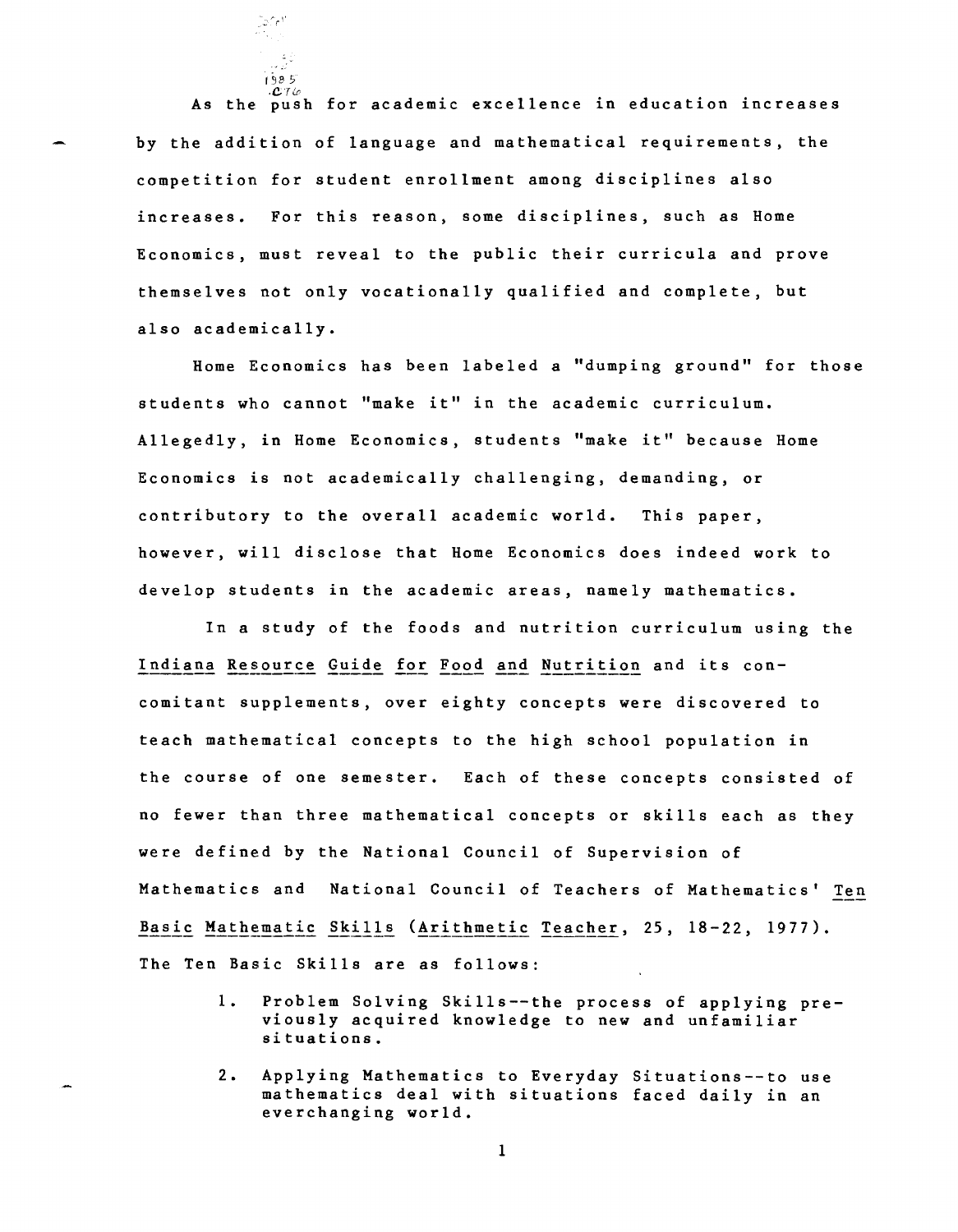3. Alertness of the Reasonableness of Results--check to see if answers to problems are "in the ball park".

 $\overline{a}$ 

- 4. Estimation and Approximation--estimate quantity, length, distance, weight, etc.
- 5. Appropriate Computational Skills--use the four basic operations with whole numbers, decimals, simple fractions, and percents.
- 6. Geometry--know basic properties of simple geometric figures.
- 7. Measurement--measure in both metric and customary systems.
- 8. Tables, Charts, and Graphs--read, interpret, and construct simple tables, charts, and graphs.
- 9. Using Mathematics to Predict--know how mathematics is used to find the likelihood of future events.
- 10. Computer Literacy--the many uses of computers in society and what computers can and cannot do.

Hence, comparison of the Home Economics Food and Nutrition curriculum to these Ten Basic Skills proves the invalidity of the alleged non-academic status of the Home Economics discipline.

In the Food and Nutrition Working Papers of the Indiana Resource for Food and Nutrition which focuses upon tasks related to food preparation and management, supporting nutrition knowledge, and consumer management skills, nearly seventeen concepts teaching mathematical concepts and skills were disclosed. In measurement and equivalents, for example, a student would learn problem solving strategies through applying previous knowledge of English measurements to an unfamiliar situation such as metric conversion, increasing or reducing a recipe, or converting tablespoons to cups (this would be skill #1 on the list). In addition to this, the student would be applying mathematics to everyday situations *(12),* using appropriate com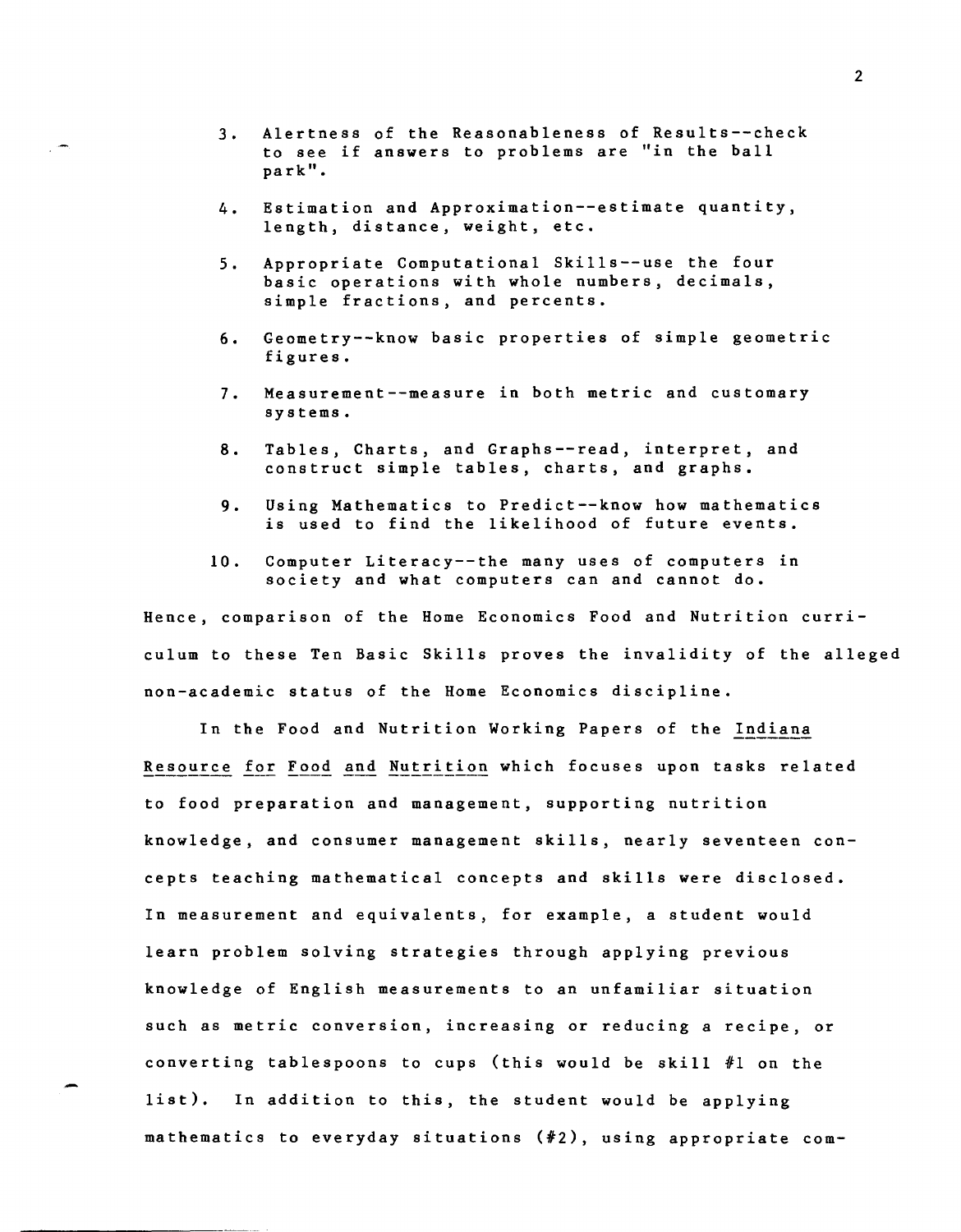putational skills (#5), becoming familiar with measurement in general (#7), and using mathematics to predict future events  $(\frac{1}{2}, \frac{1}{2})$ . The same skills would also be used in cost and nutritional comparisons of foods (F&N 20), cost and nutritional analyses of foods (F&N 35), comparing food values, computing costs per serving and calories per serving (F&N 61), comparing homemade to commercial food items (F&N 129&131), comparing nutritional and energy conservation based upon cooking techniques (F&N 50), economical contributions to family (F&N 33-45), and evaluating and reading temperatures (i.e., candy making F&N 129).

The Indiana Resource Guide for Food and Nutrition Supplement (1979) presents concepts which teach an even greater number of mathematical skills. In calorie calculation, determining reduction for weight control, and calculation of calories burning (supp. 3), a student would practice problem solving strategies by applying past knowledge to a new situation  $(*1--he$  must understand what a calories is), must apply mathematical concepts to everyday situations  $(*2--calories$  consumed daily change daily), must choose appropriate computational operations in order to determine answers needed (#5), must be able to interpret charts in order to collect necessary data for computations *(18),* must understand the measurement units for calories (#7), and by these he is using mathematical knowledge in order to predict outcome (#9). These same skills would be used in caluclating percentages of carbohydrates in total intake and in comparison of same to RDA (supp. 4), classifying foods according to fat percentages (supp. 6), comparing nutrient quantities (supp. 9), and determining breakdown of foods into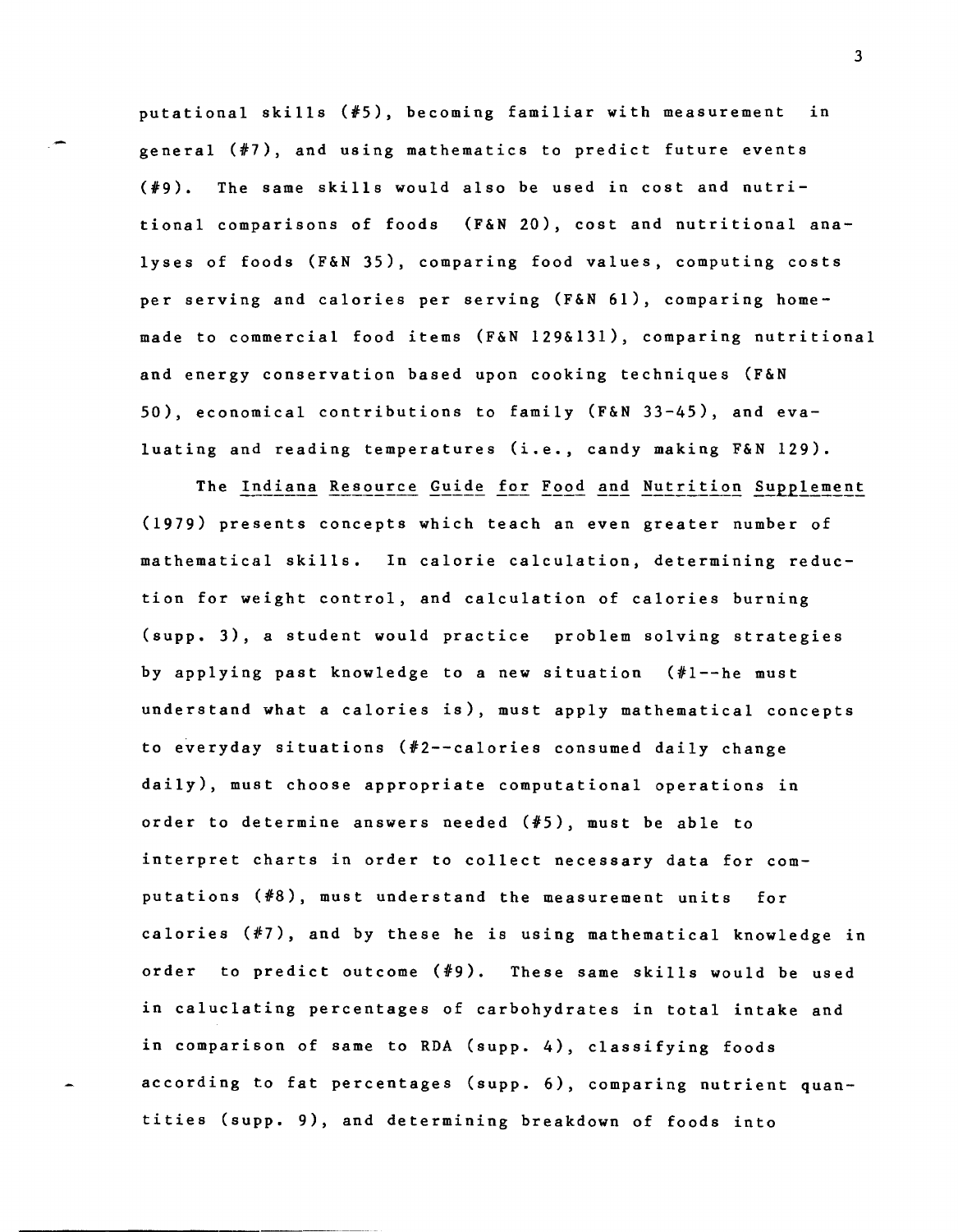fat content (margarine and butter supp. 7). Other concepts such as converting nutritional values for high protein food items into graphs (supp. 8) and computing data from surveys (supp. 17) would utilize the mathematical concept of constructing simple charts and graphs (#8). Remaining concepts such as determining food contributions to family's health (supp. 24) would only include the minimum skills of problem solving strategies (#1), applying mathematics to everyday situtations (#2), and understanding measurements (#7).

Under the concept of Management of Family Food and Nutrition, The Indiana Resource Guide itself discloses its inclusion of mathematical skills in its sub-concepts. In the areas of income in relation to food purchasing power (1-77), food prices (1-82), time availability and food preparation (1-84), time and energy comparison in convenience vs. conventional items (IV-26), comparing cooking time (i.e., flour types), calculating cost of food product in regard to its use (i.e., lower quality meats can be put into casseroles IV-72), calculating time savings and cost of meal preparation with varying meat cookery methods (IV-93), calcuating cost of milk products based upon use (i.e., non fat dry milk used in cooking vs. fluid milk-IV-II7), and determining table service in relation to time availability  $(v-32)$  the main mathematical skills practiced would be problem solving (#1), applying mathematics to everyday situations (#2), and choosing the most appropriate operation in determining answers (#5).

In addition to these sub-concepts there are others such as developing nutritionally adequate meals for different incomes (1-79&83), menu/meal planning and eating on fixed time schedules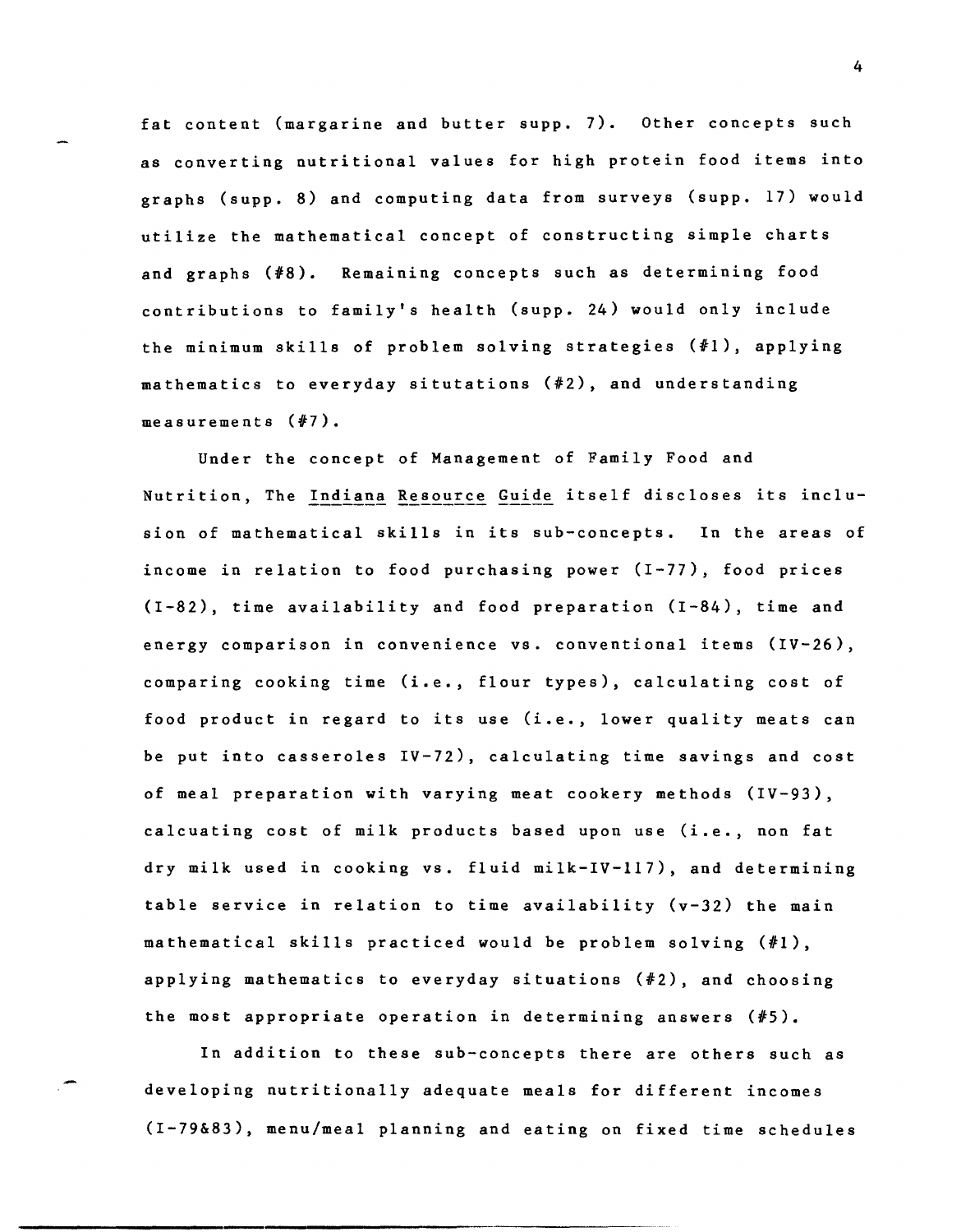(1-86-89) and differing schedules (1-89), determining time spent and saved with equipment usage (1-91), planning and serving numbers and servings of foods (bread IV-35; fruit and vegetables IV-69, meat IV-91), determining cost, time and money of home production and store (11-41), and determining food intakes based upon nutrient needs (1-20) include the same three skills as the first  $(*'s\;1,2,5)$ , but use in addition the concepts of measurement (#7), mathematical skills to predict (#9), and approximation (#4). The meal service concept (187) and the arrangement of kitchen and equipment in relation to time and energy savings (11-41) introduce the concept of geometry (#6) in that a student can learn spatial arrangements and geometric designs in setting a table or planning out a kitchen lay-out appropriately and aesthetically.

The remaining sub-concepts in the Indiana Resource Guide are nearly saturated with mathematical concepts or skills. For example, the sub-concepts of determining time and energy needed and expended in shopping (11-24), the price of meat in relation to form, grade, use, cut, etc., (IV 92), food prices in relation to availability, packaging, form, grade, specials, store type, and quantity (11-6-23), determining adjustments of meals/diet in order to meet Basic 4 (1-25), nutrient comparisons based upon age, activity level, etc., (1-26), and interpreting data from diet analyses on computer print-outs (1-21) all require the use of problem solving (#1), applying mathematics to everyday situations (#2), estimation and approximation (#4), choosing appropriate computational operations (#5), understanding measurements (#7), interpreting and using charts and/or graphs (#8), and using mathematics to predict outcomes (#9). Sub-concept (1-21),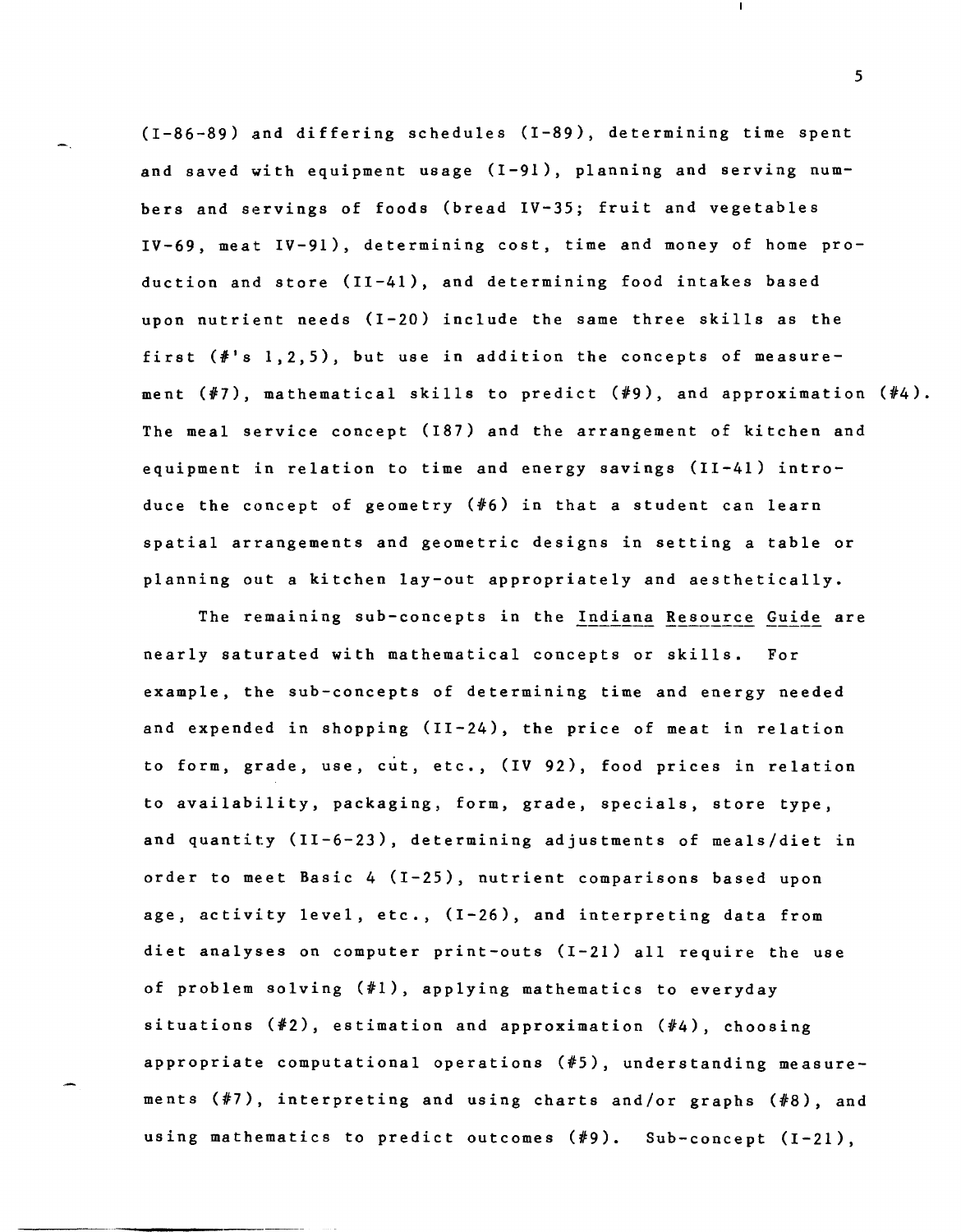interpreting data from computer print-outs even utilizes the understanding of the computer's uses within the curriculum which is a relatively new concept in most curricula.

From the information gathered from the Indiana Resource Guide for Food and Nutrition it appears safe to conclude that the Home Economics curriculum in Indiana does indeed provide for the needs of its students academically and vocationally. As disclosed, all of the concepts had a minimum of three mathematical concepts built-in or accompanying them and some concepts had as many as seven. With this curriculum, these concepts are repeated over and over again in the changing of units and building of additional concepts within the same year or subsequent years.

This study encompasses only one of five areas of Home Economics. It is without question that the four remaining areas of the discipline will greatly contribute to the overall academic teachings, requirements, and standards of the area which will continue to change and upgrade as the need to do so arises. For the present, however, Home Economics can proudly stand in defense of the false unacademic accusations that surround it. Home Economics has a critical role in a student's education, not only vocationally, but just as importantly academically.